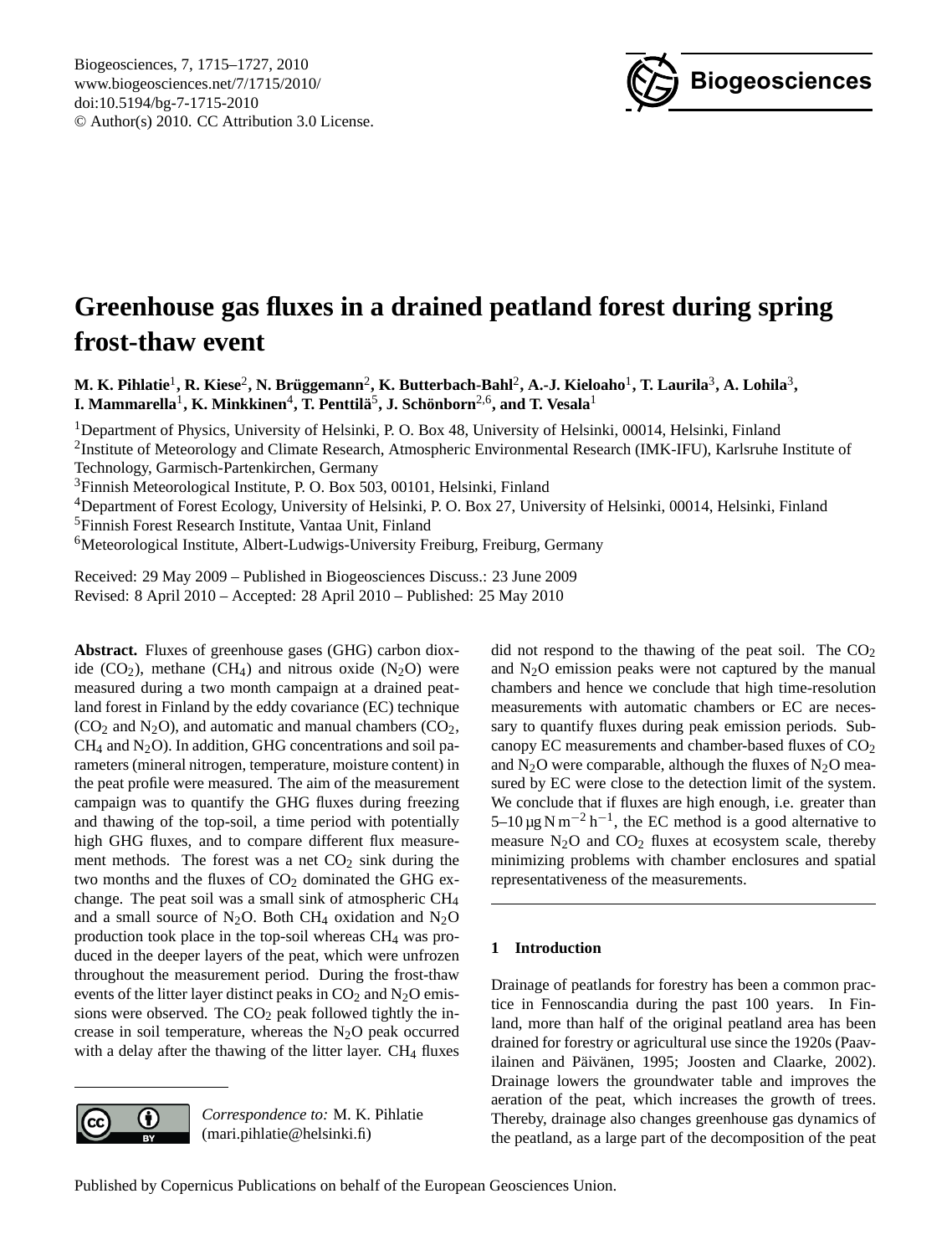switches from anaerobic to aerobic conditions with a shift from methane  $(CH_4)$  to carbon dioxide  $(CO_2)$  as the endproduct of decomposition (Moore and Dalva, 1993; Silvola et al., 1996; Minkkinen et al., 2002; Roulet et al., 1993, Martikainen et al., 1995; Nykänen et al., 1998). Stimulated aerobic decomposition of the peat releases nutrients, especially nitrogen, to the soil, which may lead to elevated emissions of nitrous oxide (N2O) (Martikainen et al., 1993; Silvola et al., 1996; Laine et al., 1996). However, the changes in  $N_2O$ emissions after drainage seem to depend on the fertility of the original peatland, i.e. its nitrogen content or the C:N ratio of the peat, and the level of the water table after the drainage (von Arnold et al., 2005a, b).

Drained peatlands which have been used for agriculture first and then planted with trees (afforested peat soils) are strong point sources of  $N_2O$ . These  $N_2O$  emissions are of the same order of magnitude as the emissions from drained peatlands which are still used for agriculture (Maljanen et al., 2001; Regina et al., 2004; Mäkiranta et al., 2007). Drained forested peatlands cover 25% of forest area in Finland making these ecosystems potentially important sources of greenhouse gases. During the last two decades there has been debate whether the drainage of peatlands for forestry turns them from net sinks of carbon into net sources, and whether  $N_2O$ makes up an important part of the total greenhouse gas balance.

Intensive measurements of GHG emissions from drained peatland forests are scarce. Also, comparisons of different measurement techniques in these ecosystems are almost nonexistent. Most of the studies have been conducted with chamber techniques using weekly to monthly measuring intervals. This measurement frequency may severely miss important emission events, so called "hot moments", related especially to N2O emissions from soils (see e.g. Matzner and Borken, 2008; Papen and Butterbach-Bahl, 1999), such as frost-thaw periods which could be substantial in boreal environments (see e.g. Koponen et al., 2004, 2006). As a result, calculations of seasonal or annual budgets of greenhouse gases may be biased and potentially underestimated if the frequency of measurements or spatial coverage is not sufficient to cover variations.

We report results of greenhouse gas emissions  $(CO<sub>2</sub>, CH<sub>4</sub>)$ and N2O) from a drained peatland forest in Kalevansuo, southern Finland. The measurement campaign lasted two months from the end of April until the end of June 2007, and was run under the NitroEurope IP EU-project. The main aim was to quantify the total GHG balance during a potentially high peak season in the spring, when the peat is melting and frost-thaw driven  $N_2O$  fluxes are likely to occur. We measured net  $CO<sub>2</sub>$  exchange above and below the forest canopy and  $N<sub>2</sub>O$  exchange below the forest canopy by the eddy covariance (EC) method and compared these fluxes to soil CO<sub>2</sub>,  $CH<sub>4</sub>$ , and N<sub>2</sub>O fluxes measured simultaneously with automated and manual chamber techniques.

Our aim was to estimate the net GHG exchange and the importance of different C and N flux components on the total GHG balance during the two-month measuring period. We hypothesise that  $N_2O$  is an important component of the ecosystem greenhouse gas exchange due to "hot moment" emissions such as frost-thaw events. Our second aim was to evaluate the suitability of sub-canopy EC-based  $N_2O$  measurements as a sophisticated alternative to traditionally used chamber methods in this environment. The quality control and flux error analysis of the EC  $N<sub>2</sub>O$  measurements at the site are presented in this issue in Mammarella et al. (2010).

## **2 Materials and methods**

## **2.1 Site description**

The measurements were conducted at a Kalevansuo drained peatland forest classified as an ombrotrophic dwarf-shrub pine bog. The site is located in southern Finland ( $60°39'$  N,  $24°22'E$ , where the mean annual precipitation is 606 mm and the mean annual temperature is  $4.3 \degree C$ . The bog was drained for forestry in 1971 by open, about 1 m deep ditches dug with approximately 40 m spacing between the parallel ditches. In 1973 the site was fertilised with phosphorus and potassium, following the guideline practises for drained peatlands. Drainage resulted in a lowered water table down to approx. 40 cm from the peat surface, and a changed composition of ground vegetation from typical bog vegetation towards more of a forest understorey. However, some features such as the abundance of peatland dwarf shrubs and fairly high coverage of *Sphagnum* species still distinguish the site from upland forests. Currently the height of the tree stand is 15–18 m, average basal area is  $18 \text{ m}^2 \text{ ha}^{-1}$ , and average stem densities are 900, 750, and 40 stems per ha for the dominant Scots pine (*Pinus sylvestris* L.) trees and the smaller understorey downy birch (*Betula pubescens*) and Norway spruce (*Picea abies* L.) trees, respectively. The total LAI in the site is approximately  $2 m<sup>2</sup> m<sup>-2</sup>$  (Mammarella et al., 2010).

Forest floor vegetation consisted mainly of hummock dwarf shrubs (*Vaccinium vitis-idaea, Vaccinium myrtillus, Empetrum nigrum, Vaccinium uliginosum, Ledum palustre* and *Betula nana*), sedges like *Eriophorum vaginatum* and mosses (*Pleurozium schreberi*, *Dicranum polysetum, Sphagnum russowii, Spagnum capillifolium* and *Sphagnum angustifolium*).

The depth of the well decomposed *Sphagnum* peat at the site is approximately 2.5 m with peat a pH of 5.0 and C/N ratio of 41 in the litter layer and 45 in the top 10 cm of the peat soil.

#### **2.2 Flux measurements**

Intensive GHG measurements were carried out from 25 April to 27 June 2007 within a homogenous and representative approx. 1 ha plot of the forest (total area of approx. 60 ha). The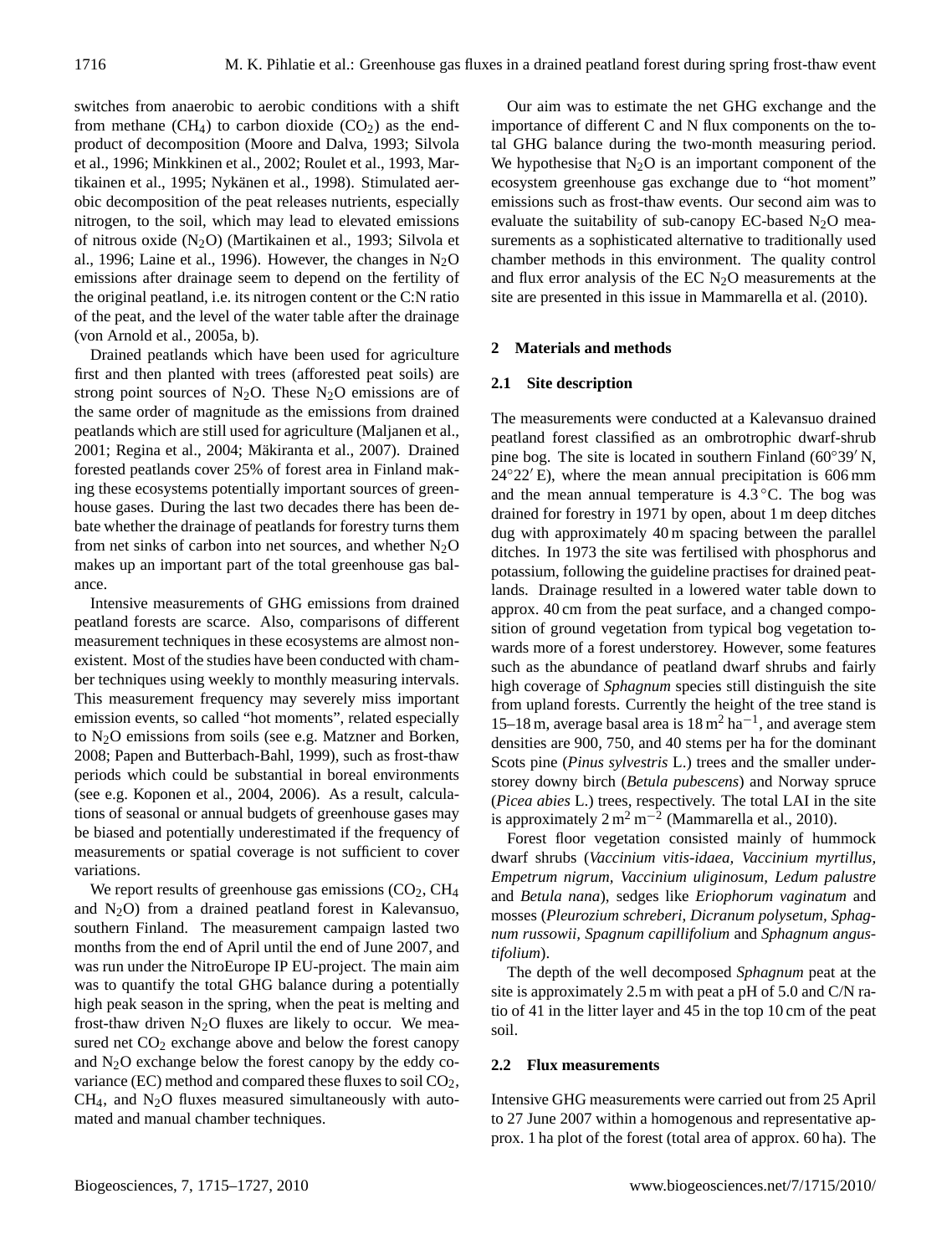main measurements included micrometeorological eddy covariance (EC) measurements of  $CO<sub>2</sub>$  above and below the forest canopy and  $N_2O$  fluxes below the canopy, automated as well as manual chamber-based measurements of  $CO<sub>2</sub>$ ,  $CH<sub>4</sub>$  and N<sub>2</sub>O fluxes. The locations of the different measurement systems are shown in Fig. 1.

The above canopy  $EC CO<sub>2</sub>$  flux measurement system (ECabove) included a METEK USA-1 ultra sonic anemometer (METEK GmbH, Elmshorn, Germany) mounted on the top of a 21.5 m telescopic mast and a LI-7000  $CO<sub>2</sub>/H<sub>2</sub>O$ analyzer (Li-Cor, Inc., Lincoln, NE, USA) mounted at 6 m height in the tower. Air was drawn from the proximity of the sonic to the LI-7000  $CO<sub>2</sub>/H<sub>2</sub>O$  analyzer using a Bev-A-Line IV tubing (Thermoplastic processes, Stirling, NJ) with an inner diameter of 3.1 mm. The storage flux of  $CO<sub>2</sub>$  was calculated from the concentration data measured at heights of 21.5 m and 6 m, the latter being measured with a LI-820  $CO<sub>2</sub>$ analyzer (Li-Cor Inc., Lincoln, NE, USA). The storage flux was added to the measured net ecosystem exchange (NEE), hereafter NEE referring to the sum of turbulent and storage fluxes. The mast was located in the centre of the measurement site (Fig. 1).

The sub-canopy EC measurements  $(EC_{sub})$  were conducted at 4 m height. The sub-canopy mast was located approximately 100 m southwest of the tall mast, and approximately half way between the tall mast and the automatic soil chambers (see Fig. 1). The  $CO<sub>2</sub>$  fluxes were measured with a Li-7500 Open-Path Infrared  $CO<sub>2</sub>/H<sub>2</sub>O$  Gas Analyzer (Li-Cor, Inc., Lincoln, NE, USA) and a CSAT3 Sonic Anemometer (Campbell Scientific Inc., Logan, UT, USA). EC measurements of  $N_2O$  fluxes were conducted at the same mast using the same CSAT3 anemometer and a tunable diode laser spectrometer (TGA-100A, Campbell Scientific Inc., Logan, UT, USA).

Forest floor (soil and ground vegetation) fluxes of  $CO<sub>2</sub>$ , N2O and CH<sup>4</sup> were measured with the enclosure method using automatic (transparent) and manual (opaque) chambers. The automatic chamber system consisted of a valve-driven sampling system (custom-made by IMK-IFU) for nine soil chambers with dimensions of  $50 \times 50 \times 15$  cm (length  $\times$  width  $\times$  height). The automatic chambers were located approx. 170 m southwest of the tall EC mast, and approx. 100 m southwest from the sub-canopy EC mast (Fig. 1). The chambers were connected to a gas chromatograph (SRI Instruments, Torrance, CA, USA) equipped with an electron capture detector (ECD) for  $N_2O$  and a flame ionization detector (FID) for  $CH_4$ , and a GMD20D infrared  $CO_2$  analyzer (Vaisala, Vantaa, Finland). The nine chambers were split into 3 sets of 3 chambers. One measurement cycle included closures of 3 chambers and a simultaneous calibration with a reference gas. Each chamber was closed for 48 min, and the mean sampling intervals were 6, 18, 30, and 42 min after the closure. The measurement system is described in more detail in Kiese and Butterbach-Bahl (2002) and Werner et al. (2007). The vegetation inside the automatic chambers was



**Fig. 1.** Map of the measurement site showing the locations of above canopy eddy covariance (EC) mast (ECabove), sub-canopy EC mast (ECsub), manual chambers (MC, square) and automatic chambers (AC, circle). Dotted line next to one of the manual chamber groups show the place of soil gas concentration pits, and grey line around the sub-canopy EC mast show the footprint area from which 85% (at 30 m) of the sub-canopy  $N_2O$  fluxes originate (see Mammarella et al., 2010).

similar than in the peatland generally, however, tall dwarf shrubs were not present. Detailed vegetation survey was not conducted for the automatic chambers.

Manual chamber measurements were conducted once a week during April to June 2007, and fortnightly during July to September 2007. In total 16 circular metal collars were located in groups of four approx. 30–60 m from the tall EC mast in the four main directions, and 10–150 m north-east from the sub-canopy EC mast (Fig. 1). The collars were installed in 2004 at soil depth of 3–5 cm, on top of the root layer. During chamber measurements, a 30 cm high circular metal chamber was placed on the collar. Volume of the chamber was approx. 27 L. Air inside the chamber was mixed with a fan, and the temperature inside the chamber was monitored with a thermometer in order to correct the fluxes. Gas samples (100 ml) were collected with a syringe at 2, 15, 25 and 35 min intervals and transferred immediately into 12-ml glass vials (Labco Exetainer<sup>®</sup>, Labco Limited, Buckinghamshire, UK). Ninety ml of the gas sample was used to flush the air in the vial with two needles. The rest 10 ml of the gas sample was used to over-pressurize the vial after removing the flushing needle. Gas samples were analyzed within one week for  $N_2O$  and CH<sub>4</sub> by a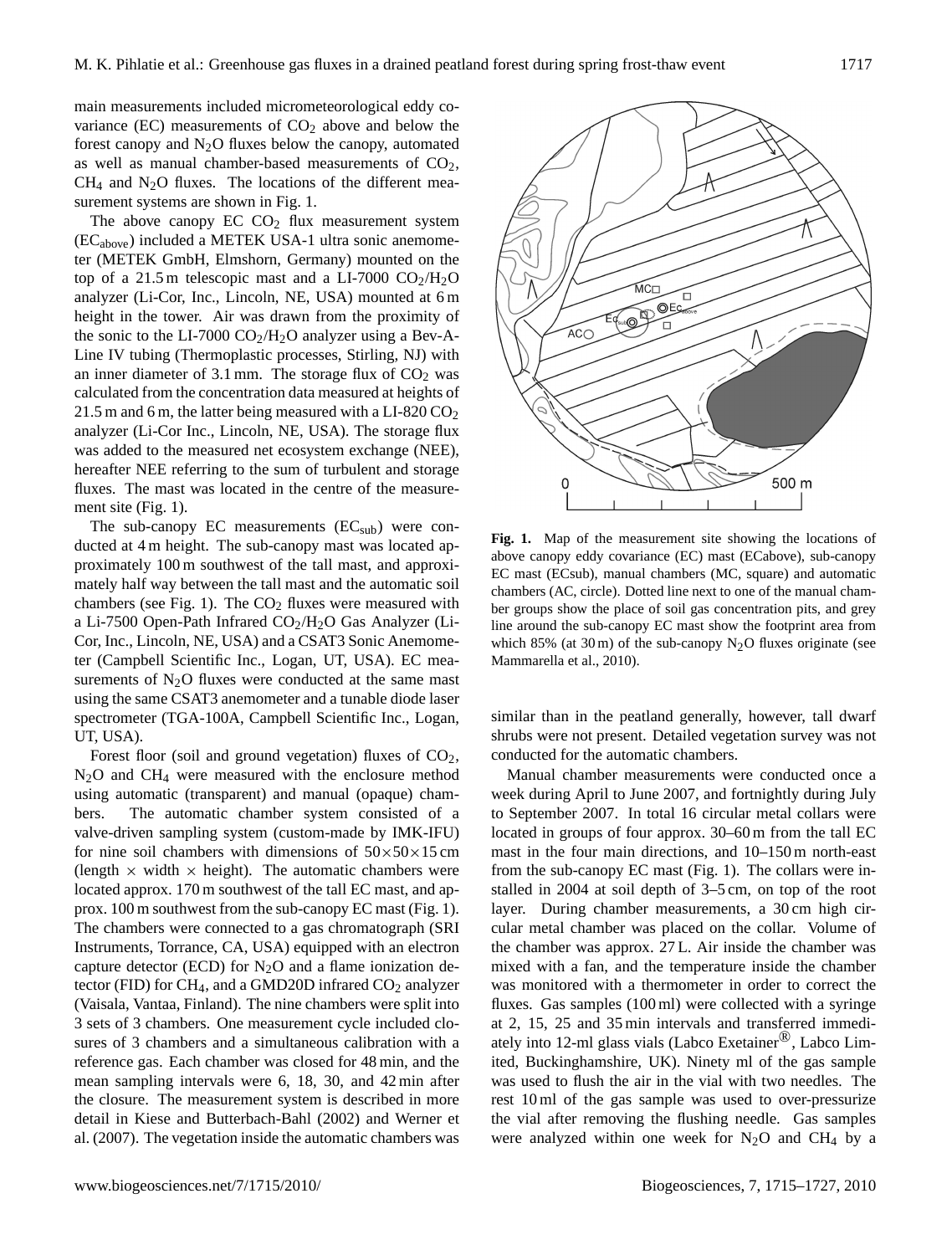gas chromatograph (Agilent 6890 GC, Agilent Technologies Finland, Espoo, Finland) equipped with an ECD for  $N_2O$  and an FID for  $CH<sub>4</sub>$ .

# **2.3 Soil measurements**

Concentrations of  $N_2O$  and CH<sub>4</sub> in the peat profile were measured at two pits located approximately 40 m southwest of the above-canopy EC mast. The concentrations were measured in the peat at 5 cm, 22 and 45 cm below the litter layer. Gas collector cups were 100 ml in volume and made of stainless steel. The cups were installed horizontally approx. 20 cm apart from each other, upside down with an open end at the bottom in the soil and connected to the atmosphere via a  $1/8''$  stainless steel tube. Gas samples were collected weekly during April to June from the depths 5 and 25 cm and fortnightly during July to September from all depths (5, 22 and 45 cm). At the time of gas sampling, the 5–10 ml gas volume inside the tubing was discarded after which a 100 ml gas sample was taken and transferred into 12-ml glass vials as described above. When a gas collector was below the groundwater table, a water sample of 50 ml was taken with the syringe. Then the gas dissolved in the water was equilibrated with 50 ml of ambient air by shaking the syringe rigorously for 10 min. After shaking, 20 ml of the gas sample was injected into a pre-evacuated 12-ml glass vial.

Soil temperature and volumetric water contents were measured adjacent to the automatic chambers in the litter layer and at 5 and 10 cm depths of the peat (Trime® TDR IMKO and Pt-100, IMKO GmbH, Ettlingen, Germany). In addition, soil temperatures in the litter layer, and at 5 and 30 cm depths of the peat were measured close to the tall EC mast by FMI (Finnish Meteorogical Institute). The variation of the ground water level near the main EC mast was monitored by a PDCR 1830 level pressure sensor (Druck Inc., New Fairfield, CT, USA).

Soil ammonium (NH<sub>4</sub>-N), nitrate (NO<sub>3</sub>-N) and total dissolved nitrogen contents were analysed from samples collected weekly during April to June 2007, and monthly during July to September 2007. Soil samples from the litter layer and peat (0–10 cm) were collected in 5 replicates: four from close vincinity to the manual chambers (4 groups) and one from close vincinity of the automatic chambers. Fresh soil samples were stored at  $+4\degree C$  and extracted with 1 M KCl the next day after the sampling. The extracts were frozen at −18 ◦C until analysis by a flow injection analyzer (FIA 5012, Tecator) at the Finnish Forest Research Institute. Total carbon and nitrogen contents were analyzed from dried (40 ◦C) soil samples using a vario MAX CN elemental analyser.

# **2.4 Data analysis**

Flux rates of manual and automated chamber measurements were calculated with the following equation

$$
F_{\rm c} = \frac{dC}{dt}h,\tag{1}
$$

where  $F_c$  is the flux of the target gas (g m<sup>-2</sup> s<sup>-1</sup>), C is the gas concentration in the chamber air  $(g m^{-3})$  at standard pressure (101 325 Pa) and temperature measured in the headspace,  $t$  is closure time (s) and  $h$  the height of the chamber (m). The development of the gas concentration inside the chambers was linear for the majority of the measurements. For the manual chamber data we compared fluxes calculated based on quadratic fit and linear regression. The use of a quadratic fit resulted in up to 30% higher fluxes of CH<sup>4</sup> and 20% smaller fluxes of  $N_2O$  as compared to the linear regression. Due to only four data points and fluxes close to zero, we considered that the linear regression method was more reliable for this data and hence we calculated all the fluxes by a linear regression analysis  $(n=4)$ . We filtered out bad quality data by removing data with R2-value 0.7 or less.

EC fluxes were calculated as 30 min average covariances between the scalars  $(CO_2$  and  $N_2O$ ) concentration and the vertical wind velocity according to the commonly accepted procedures (Aubinet et al., 2000). The above canopy EC data acquisition was done with a modified version of a program by McMillen (1986). Coordinate rotation and data detrending by an autoregressive running-mean filter with a 200-s time constant were performed according to McMillen (1988). The lag between the time series resulting from the transport through the inlet tube was taken into account in the on-line calculation. An air density correction related to the sensible heat flux is not necessary, but the corresponding correction related to the latent heat flux was made (Webb et al., 1980). Corrections for the systematic high-frequency flux loss owing to the imperfect properties and setup of the sensors were carried out off-line using transfer functions with empiricallydetermined time constants. The data processing procedures have been presented in more detail by Lohila et al. (2007) and Aurela et al. (2009).

The sub-canopy fluxes were calculated using software developed by the Micrometeorology group at the University of Helsinki, Department of Physics. The software is routinely used for post-processing EC data measured in several permanent sites and field campaigns. It contains all the update methods and corrections according to the Euroflux methodology (Aubinet et al., 2000; Lee et al., 2004). For the present study, the software was slightly modified in order to handle with the laser data, as reported by Mammarella et al. (2010). All signals were detrended for removing the average values and trends. A simple linear detrending procedure was used for calculating the  $CO<sub>2</sub>$  flux. The N<sub>2</sub>O signal measured by the TDL gas analyzer was characterized by stronger trends, caused mainly by instrumental drift, which can give an extra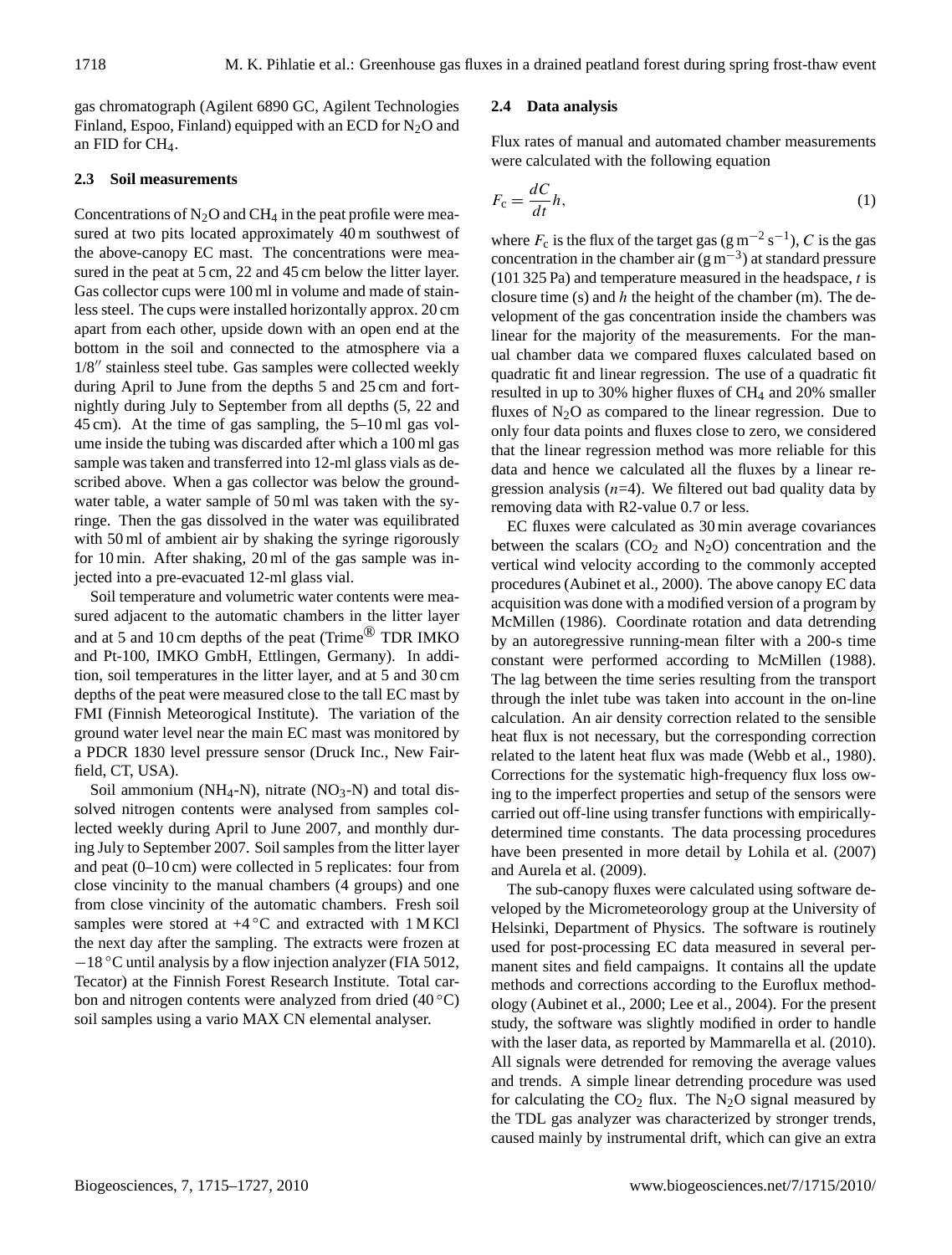contribution to the estimated flux in the case that the fluctuations of the concentration are correlated with the fluctuations of the vertical wind velocity. In order to remove the instrumental drift effect and to reduce the random flux variability, a running mean filter (McMillen, 1988) was performed prior to calculation of the  $N_2O$  flux. A more detailed description of the data processing of  $N_2O$  EC signal is given in Mammarella et al. (2010).

A lag-time of 2.3 s was obtained for the above-canopy  $CO<sub>2</sub>$ signal, maximizing the cross-covariance function between the  $CO<sub>2</sub>$  concentration and the vertical wind velocity. The same procedure was applied to the sub-canopy  $N_2O$  signal, but because the  $N_2O$  emissions were very close to detection limit of the system, it was not possible to clearly determine experimentally the  $N_2O$  lag time. Then using a procedure similar to Pihlatie et al. (2005), we used a fix lag time of 1 s. The same value was obtained by using the sample flow and volumes of the inlet tubing and the sample cell, for estimating the theoretical  $N_2O$  lag time. The  $CO_2$  flux was corrected for density fluctuations effect (WPL correction; Webb et al., 1980), while such correction was unnecessary for  $N_2O$ fluxes, because of the presence of high flow sample dryer in the system (PD1000 Nafion<sup>®</sup> dryer, Campbell Scientific, Inc., Logan, UT, USA). Temperature fluctuations do not need to be corrected because they can be assumed to be damped in the sampling tube (Rannik et al., 1997). No Burba correction was used for the eddy covariance data from open path  $CO<sub>2</sub>$ analyzer even though the correction may slightly increase the flux levels (Burba et al., 2008). The EC fluxes were corrected for the high frequency flux underestimation according to Mammarella et al. (2010). For typical mean wind velocity in the sub-canopy layer, the flux loss was about 5% and less than 10% for  $CO<sub>2</sub>$  and N<sub>2</sub>O, respectively.

Statistical tests (paired t-test) for the flux and soil measurement data was done with SPSS statistical program (SPSS Inc., Chicago, IL, USA).

#### **3 Results**

# **3.1 Environmental conditions**

At the start of the measurement campaign part of the peat was still frozen. The air temperatures varied from below 0 °C in the end of April to a maximum of 27 °C in the beginning of June (Fig. 2). Prior to the start of the measurement campaign the soil had melted and frozen several times. The first pronounced freeze-thaw cycle was recorded in the end of March, one month prior to the measurement campaign (data not shown). However, as indicated by temperature measurements of air and litter layer, the peat surface layer was still freezing and thawing during the measuring campaign in the end of April (Fig. 2). During the intensive measurement period (25 April–27 June) the soil temperature increased from around  $0^{\circ}$ C up to approx.  $16^{\circ}$ C in the upper part (5 cm depth) of the peat soil. Rainfall during April–June was low with low intensities except for two events in mid April and in the end of May, resulting in short increases in the soil water content (Max. 22 vol%) and water table (see Fig. 2). Despite these short increases, the water table and soil moisture decreased  $(-25 \text{ cm to } -40 \text{ cm}; 16 \text{ to } <10 \text{ vol\%})$  during the intensive measurement period.

## **3.2 Concentration of soil ammonium, nitrate and total dissolved nitrogen**

Soil nitrate  $(NO<sub>3</sub><sup>-</sup>-N)$  concentrations were close to zero throughout the whole measuring period, whereas soil ammonium  $(NH_4^+N)$  and total nitrogen (tot-N) concentrations were elevated at the beginning of the measurement period with a maximum during the frost-thaw event in May, and decreased towards the end of the measuring campaign (Fig. 6). The concentrations of  $NO_3^-$ -N,  $NH_4^+$ -N and tot-N were always higher in the litter layer than in the peat at 0–10 cm depth (data not shown). Total dissolved nitrogen concentrations in the soil varied between  $50-230$  mg N kg<sup>-1</sup> dry soil, and were approximately one order of magnitude higher than the concentrations of  $NH_4^+$ -N in the soil.

# **3.3 CO<sup>2</sup> fluxes**

EC measurements above the forest canopy revealed that the site was on average a net sink for  $CO<sub>2</sub>$  during the measuring campaign, from late April to late June 2007 (see Fig. 3). The daily net ecosystem exchange (NEE) of  $CO<sub>2</sub>$ increased from approximately  $-0.014$  mg C m<sup>-2</sup> s<sup>-1</sup> during April to maximum of  $-0.064$  mg C m<sup>-2</sup> s<sup>-1</sup> in the middle of June. The drained peatland forest was a weak source of carbon (0.02 mg C m<sup>-2</sup> s<sup>-1</sup>) on few rainy days during the measurement period. Overall, the  $CO<sub>2</sub>$  exchange followed the changes in air and soil temperatures being higher (uptake) in warm and lower (up to emission) in cold days (see Figs. 2 and 3).

In contrast to the net  $CO<sub>2</sub>$  uptake of the whole forest ecosystem, soil and ground vegetation together turned out to be a source of  $CO<sub>2</sub>$  to the atmosphere. Both,  $CO<sub>2</sub>$  fluxes below the forest canopy measured by the EC and by automatic chambers on the soil surface showed an increasing emission trend from April to June (Fig. 3). Forest floor  $CO<sub>2</sub>$  fluxes (automatic chambers) and sub-canopy fluxes (sub-canopy EC) increased from a minimum of  $0.001$  mg C m<sup>-2</sup> s<sup>-1</sup> in the end of April to a maximum of  $0.013 \text{ mg C m}^{-2} \text{s}^{-1}$  and  $0.03 \text{ mg C m}^{-2} \text{ s}^{-1}$ , respectively, in the end of May when also soil and air temperatures reached their maximum. In June a decrease in temperature was followed by a decrease in  $CO<sub>2</sub>$  fluxes, however, this was more pronounced in the sub-canopy EC fluxes. In the end of June forest floor and sub-canopy fluxes leveled around 0.01 mg C m<sup>-2</sup> s<sup>-1</sup>, however still following changes in the air and soil temperatures (Figs. 2 and 3). Mean forest floor  $(0.008 \text{ mg C m}^{-2} \text{ s}^{-1})$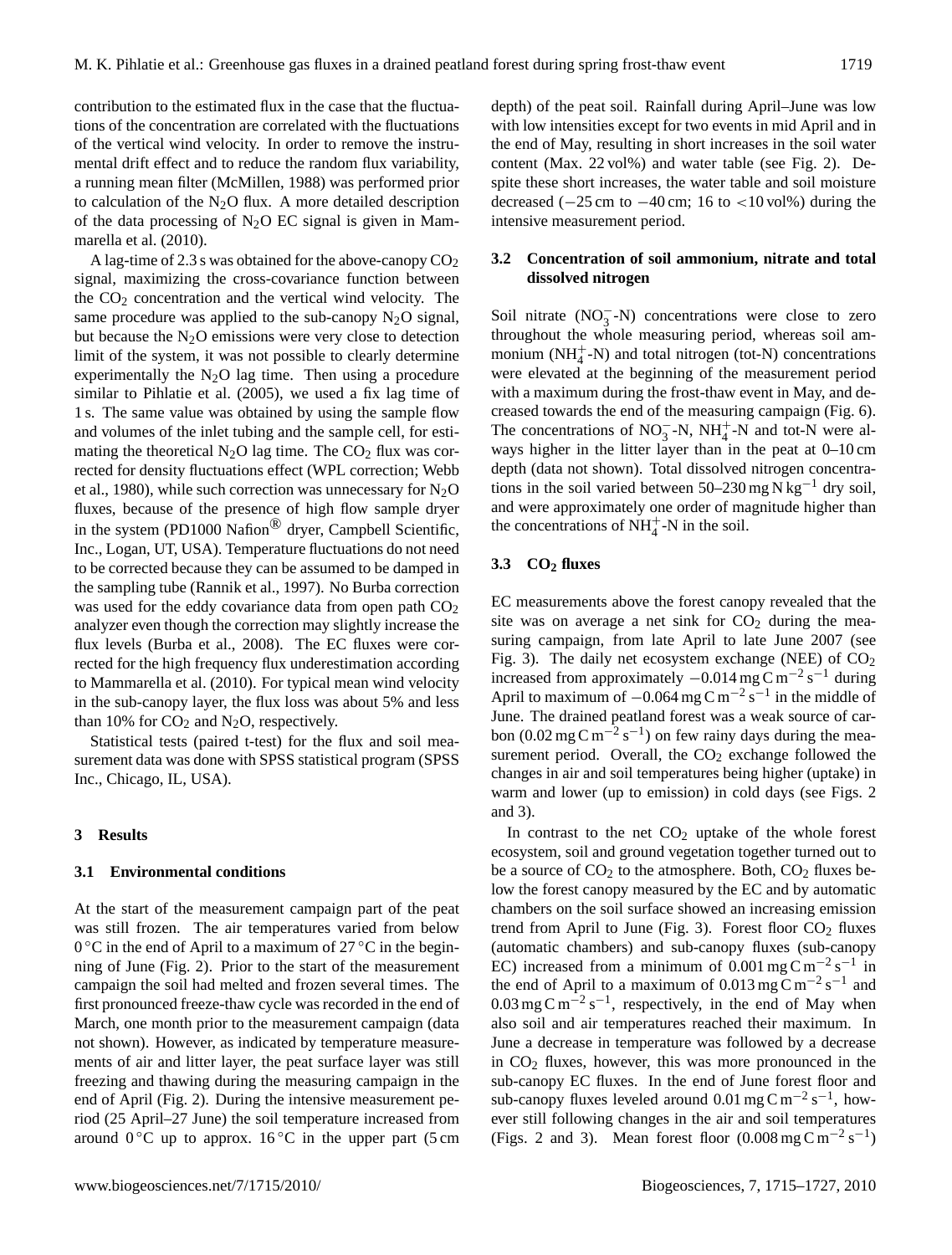

**Fig. 2. (a)** Air temperature, **(b)** soil temperatures in litter layer (hummock and hollow) and in peat, and **(c)** soil moisture (vol/vol), ground water table depth (WT) and precipitation at the drained peatland pine forest during April–September 2007 (intensive measurements 25 April– 27 June).

and sub-canopy  $CO_2$  exchange  $(0.009 \text{ mg C m}^{-2} \text{ s}^{-1})$  over the measuring period were almost identical and a paired ttest analysis did not reveal any statistical differences (Table 1). Forest floor  $CO<sub>2</sub>$  and sub-canopy exchange correlated positively with air and soil temperatures. The soil temperature at 5 cm depth explained most of the variability in forest floor  $CO_2$  flux rates ( $r=0.96$ ,  $p<0.01$ ). The correlation was less pronounced for sub-canopy EC based fluxes due to a more scattered temporal emission pattern also reflected in higher values of CV% (Table 1, Fig. 3). Furthermore, we found a negative correlation of forest floor  $CO<sub>2</sub>$  fluxes with soil moisture ( $-0.60$ ,  $p < 0.01$ ) and water table depth ( $-0.76$ ,  $p<0.01$ ). These correlations were not significant for the ECbased sub-canopy measurements.

The measurement campaign can be divided into two distinct periods: a cold and a warm period. During the cold period (30 April–10 May) the net forest floor  $CO<sub>2</sub>$  fluxes, the sum of soil respiration and CO<sub>2</sub> photosynthesis of ground vegetation, and the  $CO<sub>2</sub>$  net ecosystem exchange (NEE) above the forest canopy were small (Fig. 4). During the warm period (5 June–15 June) both the net  $CO<sub>2</sub>$  emissions of the forest floor (Fig. 4c) and the net  $CO<sub>2</sub>$  uptake of the forest canopy (Fig. 4d) increased. During both cold and warm periods, the sub-canopy  $CO<sub>2</sub>$  fluxes followed a small but clear diurnal trend when the net  $CO<sub>2</sub>$  emission decreased during day-time and increased during night-time (Fig. 4a and c).

The comparison of the mean and median GHG exchange measured by above canopy EC and sub-canopy EC and by automatic forest floor chambers during the entire two-months measurement period is shown in Table 1, and the cumulative fluxes are shown in Table 2. During the period of 25 April– 21 June the cumulative  $CO<sub>2</sub>$  fluxes measured by sub-canopy EC (42.5 g C m<sup>-2</sup>) and forest floor chambers (37.7 g C m<sup>-2</sup>) did not statistically differ from each other, and accounted for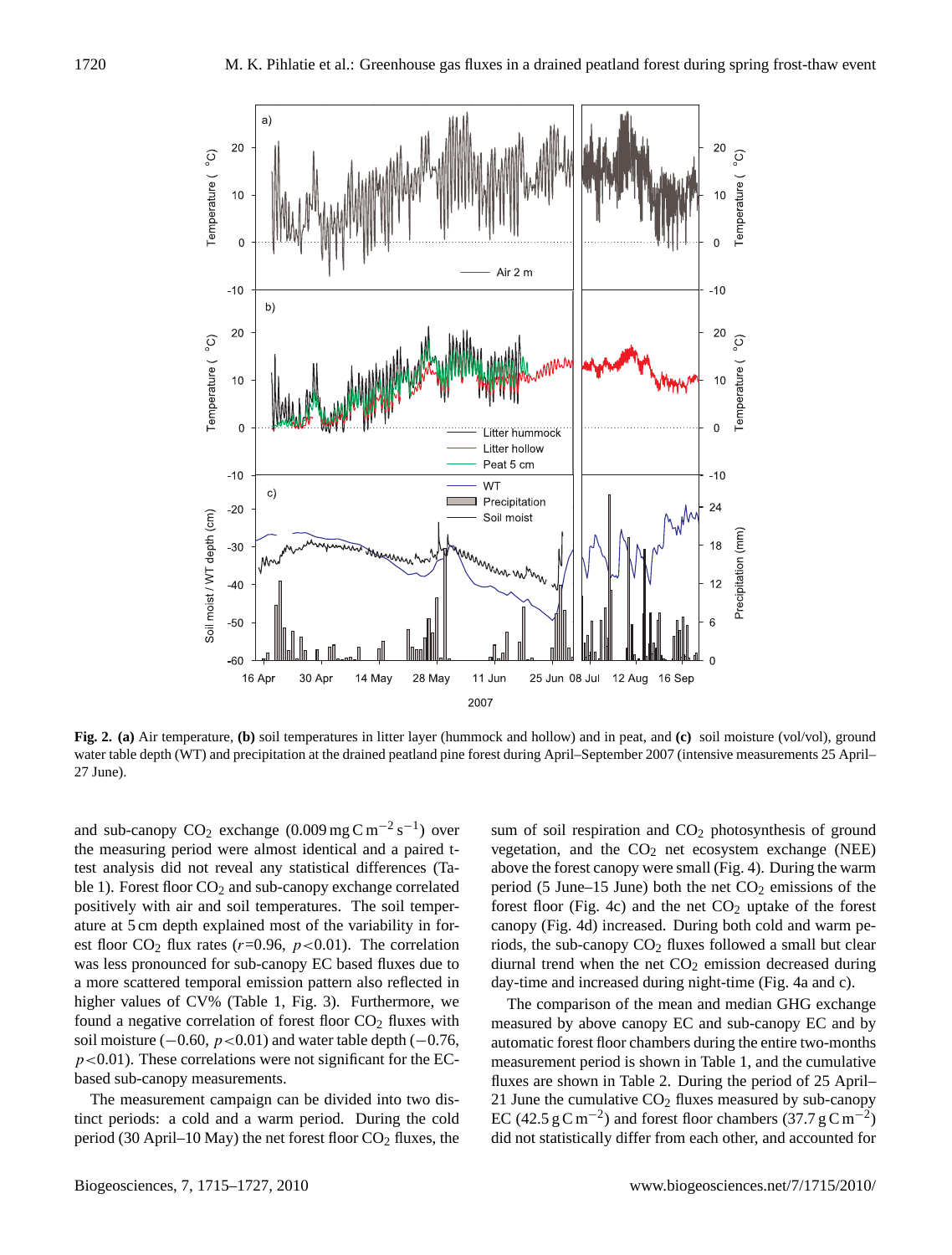**Table 1.** Mean and median fluxes of  $CO_2$ , CH<sub>4</sub> and N<sub>2</sub>O and coefficient of variation (CV%<sup>1</sup>) measured by eddy covariance, and automatic and manual chambers in Kalevansuo peatland forest during 25 April–27 June 2007. EC<sub>a</sub> and EC<sub>s</sub> stand for eddy covariance above and below the canopy, respectively, and AC and MC stand for automatic and manual chambers, respectively.

|                   | $mgCO_2$ -C m <sup>-2</sup> s <sup>-1</sup> |                    |                    | $\mu$ g CH <sub>4</sub> -C m <sup>-2</sup> h <sup>-1</sup> |                                                                                                                                      | $\mu$ g N <sub>2</sub> O-N m <sup>-2</sup> h <sup>-1</sup> |           |                  |
|-------------------|---------------------------------------------|--------------------|--------------------|------------------------------------------------------------|--------------------------------------------------------------------------------------------------------------------------------------|------------------------------------------------------------|-----------|------------------|
|                   |                                             |                    |                    |                                                            | $CO2 \text{E}C3$ $CO2 \text{E}C5$ $CO2 \text{A}C$ $CH4 \text{A}C$ $CH4 \text{M}C2$ $N2O \text{E}C5$ $N2O \text{A}C$ $N2O \text{M}C2$ |                                                            |           |                  |
| Mean <sup>3</sup> | $-0.031$ <sup>a</sup>                       | 0.009 <sup>b</sup> | 0.008 <sup>b</sup> | $-37.1a$                                                   | $-18.5^{b}$                                                                                                                          | $32^a$                                                     | $4.5^{b}$ | $6.8^\mathrm{c}$ |
| Median            | $-0.026$                                    | 0.008              | 0.008              | $-35.6$                                                    | $-15.2$                                                                                                                              | 2.5                                                        | 3.9       | 6.8              |
| $CV\%$            | 180                                         | 75.7               | 45.3               | 40.2                                                       | 144                                                                                                                                  | 123                                                        | 62.3      | 42.8             |

<sup>1</sup> Coefficient of Variation was calculated as CV% = stdev of the flux/mean flux × 100.

<sup>2</sup> Measurement period 25 April–18 June 2007.

<sup>3</sup> Different superscripts indicate significant differences between flux rates of one component measured with different methods.



Fig. 3. (a) Daily mean CO<sub>2</sub> exchange measured with eddy covariance above the forest canopy (EC above) and inside the canopy (EC sub) and automatic chambers (AC) at the drained peatland pine forest. Error bars stand for standard deviations.

42 and 37% of the total NEE  $(-102 \text{ g C m}^{-2})$ , respectively (Table 2).

## **3.4 CH<sup>4</sup> fluxes**

Kalevansuo peatland forest was a small sink for  $CH<sub>4</sub>$  during the measurement campaign (Fig. 5a). The  $CH<sub>4</sub>$  uptake measured with the automatic chambers increased from around  $-30 \,\mu$ g C m<sup>-2</sup> h<sup>-1</sup> to a approximately of  $-60 \,\mu$ g C m<sup>-2</sup> h<sup>-1</sup> in June. The CH<sup>4</sup> fluxes measured with manual chambers were constantly by at least a factor of two smaller than the CH<sup>4</sup> fluxes measured with the automatic chambers (Fig. 5). The fluxes of CH<sup>4</sup> were not affected by thawing of the soil but followed more closely the groundwater table and soil moisture content in the peat. CH<sub>4</sub> uptake correlated positively with soil water content  $(r=0.38, p<0.01)$  and water table depth  $(r=0.44, p<0.01)$ , and negatively with soil temperatures at 5 cm and at 30 cm depth  $(r=-0.50, p<0.01;$  $r=-0.62$ ,  $p<0.01$ ), respectively, and CO<sub>2</sub> fluxes measured by the automatic chambers ( $r=-0.50, p<0.01$ ).



Fig. 4. Daily time course of  $CO<sub>2</sub>$  fluxes at the drained peatland pine forest measured with automatic chambers (AC) and subcanopy eddy covariance (EC sub) **(a), (c)** and above canopy eddy covariance (EC above) **(b), (d)** during a cold period in 30 April– 10 May 2007 (a), (b) and a warm period in 5–15 June 2007 (c), (d). Dots represent median values for each hour (AC, EC sub) or half hour (EC above) over the 10-day period. Error bars represent standard deviations.

## **3.5 N2O fluxes**

Kalevansuo drained peatland forest was a small source of N2O during the measurement period from April to June 2007. Mean emission rates varied between  $3.2\mu$ g N m<sup>-2</sup> h<sup>-1</sup> measured by the sub-canopy EC technique,  $4.5 \mu g \text{ N m}^{-2} \text{ h}^{-1}$  by the automatic chambers, and 6.8 µg N m<sup>-2</sup> h<sup>-1</sup> by the manual chamber techniques (Fig. 6, Table 1). Independent of the measuring technique  $N_2O$  emissions hardly exceeded  $10 \,\mu g$  N m<sup>-2</sup> h<sup>-1</sup> except for a short period at the beginning of the measuring campaign when elevated  $N<sub>2</sub>O$  emissions could be detected at least with the temporally highly resolved EC and automatic chamber measurements (see Fig. 6). The elevated  $N_2O$  emissions coinside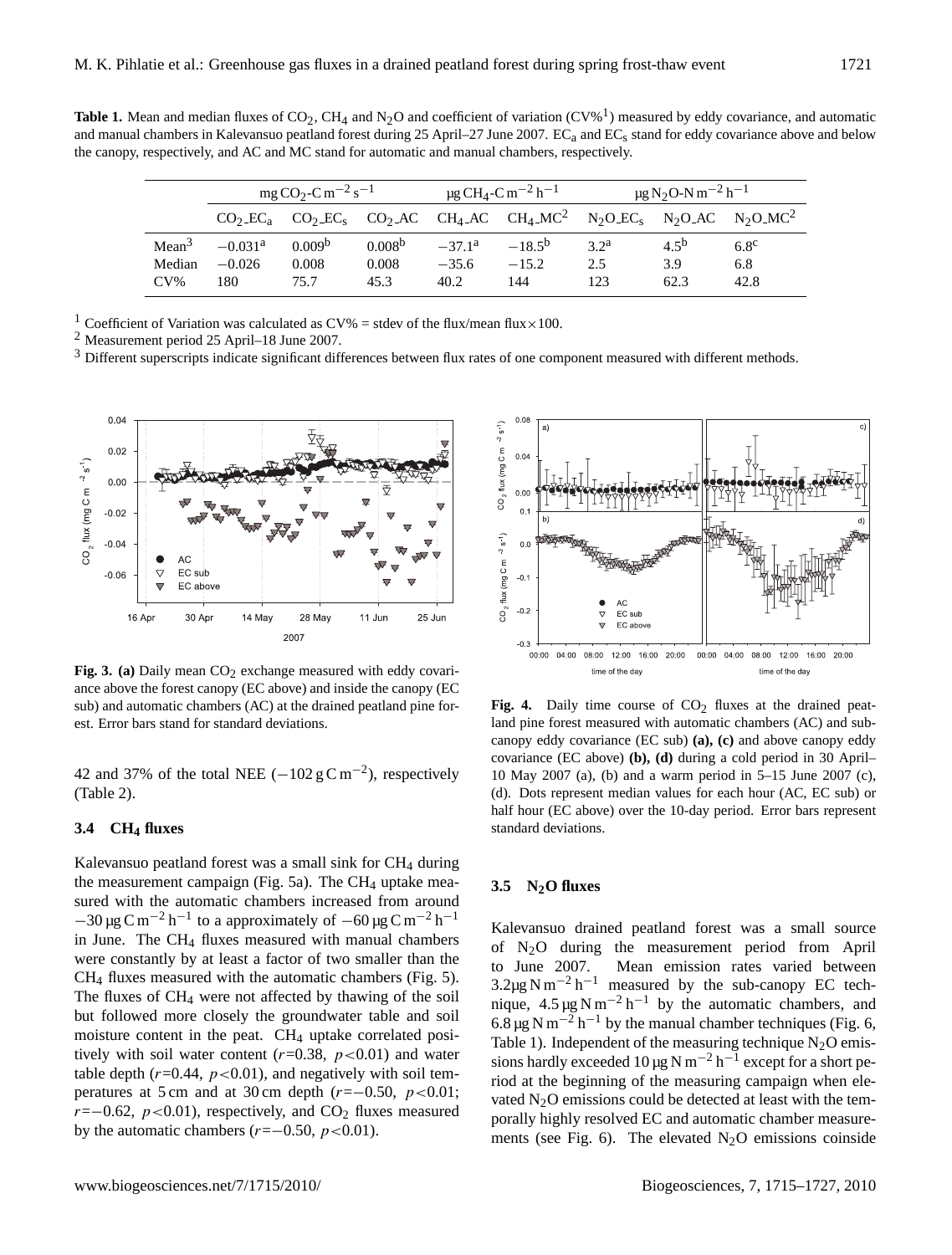**Table 2.** Cumulative greenhouse gas  $CO<sub>2</sub>$ , CH<sub>4</sub> and N<sub>2</sub>O fluxes at the Kalevansuo drained peatland forest measured by eddy covariance and automatic chambers during the intensive measurement period 25 April–26 June 2007.

| Component              | cumulative flux,<br>$Cm^{-2}$ | cumulative flux,<br>$g$ GHG m <sup>-2</sup> | $GWR_{100}CO_2$ eqv. |
|------------------------|-------------------------------|---------------------------------------------|----------------------|
| $CO2$ $ECa$ (NEE)      | $-102$                        | $-373$                                      | $-373$               |
| $CO2$ .EC <sub>s</sub> | 42.5                          | 156                                         | 156                  |
| CO <sub>2</sub> AC     | 37.7                          | 138                                         | 138                  |
| $CH4$ <sub>-AC</sub>   | $-0.046$                      | $-0.062$                                    | $-1.30$              |
| $N2O-AC$               | 0.006                         | 0.009                                       | 2.77                 |

<sup>1</sup> Measurement period 25 April–21 June 2007.

<sup>2</sup> GWP100 refers to Global Warming Potential with a 100-year time horizon.



Fig. 5. (a) Daily mean fluxes of CH<sub>4</sub> measured with automatic (AC,  $n=9$ ) and manual (MC,  $n=16$ ) chambers, **(b)** soil concentrations of CH4 at three depths and in the ambient air measured at the drained peatland. First column of the figures represent the period of intensive measurements, the second shows the data outside the measurement campaign. Error bars stand for standard errors of the mean.

with the coldest period (air temp <0 $\degree$ C) within the measuring period and a rapid increase in air temperatures up to 15 °C (Fig. 6). A significant uptake of atmospheric N<sub>2</sub>O was never detected. In general,  $N_2O$  fluxes measured with the EC technique were more variable than chamber based  $N_2O$ fluxes which is indicated by a much higher CV% of 123 as compared to values of CV% of 62.3 and 42.8 by the automatic and manual chambers, respectiveley (Table 1).  $N_2O$ emissions measured by the automatic chambers correlated negatively with air temperature  $(r=-0.50, p<0.01)$  and soil temperatures in the litter layer, at 5 cm and at 30 cm depths  $(r=-0.48, p<0.01; r=-0.47, p<0.01; r=-0.46, p<0.01)$ , respectively, soil moisture content  $(r=-0.46, p<0.01)$ , and



Fig. 6. (a) Mean soil N<sub>2</sub>O fluxes measured with eddy covariance, automatic and manual chambers,  $(b)$  soil concentrations of  $N<sub>2</sub>O$  at three depths and in the ambient air, and **(c)** mineral nitrogen and total nitrogen concentrations in the litter layer of the soil during April– September 2007 at the drained peatland pine forest. First column of the figures represent the period of intensive measurements, the second shows the data outside the measurement campaign. Error bars stand for standard errors of the mean.

CO<sub>2</sub> fluxes ( $r=-0.48$ ,  $p<0.01$ ). Positive correlations were found with water table depth ( $r=0.40$ ,  $p<0.01$ ) and CH<sub>4</sub> uptake  $(r=0.30, p<0.05)$ .

# **3.6 CH<sup>4</sup> and N2O concentration in peat profile**

During the intensive measuring campaign from April to June 2007 CH<sub>4</sub> and  $N_2O$  concentrations in the peat profile were close to ambient air concentrations of ∼1.8 ppmv and ∼0.35 ppmv, respectively (Figs. 5b and 6b). In general, during the intensive measurement campaign the  $CH<sub>4</sub>$  concentrations decreased (i.e. consumption) and  $N_2O$  concentration slightly increased (i.e. production) with peat depth in the topsoil. From July to September the concentrations of  $CH<sub>4</sub>$  in deeper peat layers (22 and 45 cm depth) increased markedly. The highest concentration of 1400 ppmv was measured at  $45 \text{ cm}$  depth in September. At the same time the CH<sub>4</sub> concentrations in the litter layer were close to the ambient air concentrations and the net fluxes measured by manual chambers showed that the soil was still a sink of  $CH_4$  (Fig. 5a and b).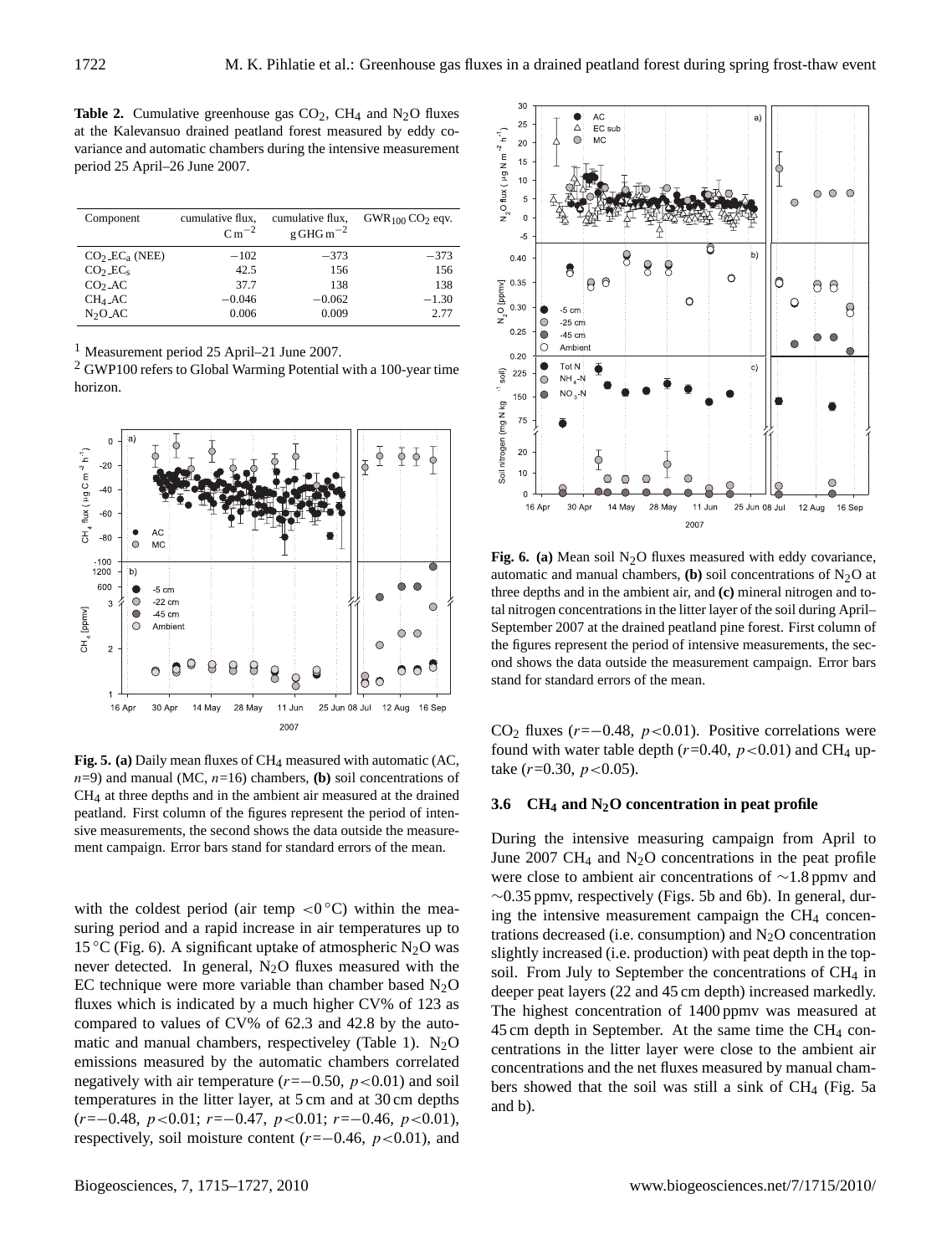Nitrous oxide concentrations at 22 cm depth were most of the time higher than the concentration just below the litter layer at 5 cm (Fig. 6b). Concentrations at 45 cm depth measured during July to September varied between 0.210– 0.240 ppmv and were much lower than at 5 or 22 cm depths and well below the atmospheric concentration.

#### **4 Discussion**

## **4.1 CO<sup>2</sup> fluxes**

Eddy covariance (EC) measurements above the forest canopy revealed that the Kalevansuo drained peatland pine forest was a net sink of  $CO<sub>2</sub>$  during the measuring period from the end of April to the end of June. The measurements below the forest canopy by sub-canopy EC and automatic chambers showed that the forest floor was a net source of  $CO<sub>2</sub>$ , however, only a small part of the net  $CO<sub>2</sub>$  uptake of the whole forest ecosystem. During few rainy days in the campaign (in total 5 days) the Kalevansuo peatland forest turned from a net sink of carbon to a net source. This finding is in line with the study by Lohila et al. (2007) where they found that an afforested boreal peatland turned from a net sink to a source of carbon during rainy days in the summer. Total NEE at the Kalevansuo drained peatland forest from spring to early summer (25 April–21 June,  $-102 \text{ g C m}^{-2}$ ) is comparable to NEE values reported from boreal forests growing on mineral or peat soils (Suni et al., 2003; Lohila et al., 2007).

In this study the diurnal variation in the  $CO<sub>2</sub>$  exchange of the soil and forest floor vegetation was very small measured by the sub-canopy EC and non-existent measured by the automatic soil chambers. Similarly small diurnal variation in the forest floor  $CO<sub>2</sub>$  exchange of a boreal forest ecosystem has been measured earlier by Launiainen et al. (2005) and Kulmala et al. (2008). However, much stronger diurnal variation in the  $CO<sub>2</sub>$  exchange of soil and forest floor vegetation has been measured in a temperate forest ecosystem on mineral soil (Subke and Tenhunen, 2004). In our study the lack of diurnal variation in the  $CO<sub>2</sub>$  exchange of the forest floor may result from (1) a small photosynthetic activity of the forest floor vegetation as compared to the soil and forest floor respiration, or (2) the possibility of high photosynthetic activity during day-time and a simultaneous increase in the soil respiration due to temperature dependency, which then compensates for the photosynthesis. The net forest floor  $CO<sub>2</sub>$ fluxes measured by sub-canopy EC during April–June period compare well with sub-canopy EC measurements carried out in a boreal pine forest (Launiainen et al., 2005), and chamber based measurements in other drained peatland forests (Martikainen et al., 1995; Alm et al., 1999).

Correlation of forest floor  $CO<sub>2</sub>$  fluxes was highest with soil temperatures in 5 cm depth. This shows that rather the top-soil, getting fresh litter input from vegetation, is the major source of  $CO<sub>2</sub>$  as compared to the peat body itself, thus, stimulated decomposition of the peat due to aeration by drainage has already diminished.

In contrast to  $N_2O$  emissions no increases in  $CO_2$  emissions following thawing of the litter layer could be detected. The intermittent increase of  $CO<sub>2</sub>$  emissions in the end of April can be related to a significant increase in soil and air temperatures, however, in a period when temperatures were never below  $0^{\circ}$ C. As the measurements started after the first freeze-thaw cycles, it is unclear whether such freeze-thaw induced  $CO<sub>2</sub>$  peaks occurred at the site although the absence or less pronounced effect of frost-thaw cycles on in situ  $CO<sub>2</sub>$ emissions in forest ecosystems is also reported in the review of Matzner and Borken (2008).

#### **4.2 CH<sup>4</sup> fluxes**

Automatic and manual chamber based measurements revealed that the peatland forest was a sink for atmospheric CH<sup>4</sup> during the whole measuring period from end of April to end of June 2007. This means that the drainage was deep enough to change the aeration status and, thus, the conditions favourable for methanogenes to those favourable for methanotrophs. The high influence of the water table depth on the CH<sup>4</sup> exchange of peatlands has been observed in other studies (Martikainen et al., 1993, 1995) and is further reflected by the significant positive correlation of  $CH<sub>4</sub>$  uptake rates with changes in water table depth during the observation period. Maximum uptake rates of >60 µg CH<sub>4</sub>-C m<sup>-2</sup> h<sup>-1</sup> were significantly higher than observed by Martikainen et al. (1995) for a drainded fen with comparable water table depths. In a large study combining data from drained and undrained peatland forests in Finland Minkkinen et al. (2007) found that in general, undrained sites functioned as  $CH<sub>4</sub>$  sources whereas drained sites functioned either as CH<sub>4</sub> sinks or still as small sources for CH<sub>4</sub>. In their study the mean CH<sub>4</sub> uptake rates varied from 1 up to  $90 \mu g CH_4$ -C m<sup>-2</sup> h<sup>-1</sup>. For the Kalevansuo site Minkkinen et al. (2007) reported an annual CH<sub>4</sub> uptake of  $0.2 g C m^{-2}$ . A simple linear extrapolation from the cumulative flux to a full year resulted in an uptake of 0.09  $\rm g \, C \, m^{-2} \, yr^{-1}$  for the automatic chambers and  $0.06 \text{ g C m}^{-2} \text{ yr}^{-1}$  for the manual chambers. This indicates that this drained peatland forest is a significant, but slitghtly smaller CH<sub>4</sub> sink as compared to boreal forests in general  $(-0.15 \text{ g C m}^{-2} \text{ yr}^{-1})$  (Dutaur and Verchot, 2007).

We found that CH<sub>4</sub> was produced throughout spring and summer at 22 and 25 cm depth in the peat profile. At the same time the net flux of  $CH_4$  was negative, showing  $CH_4$  uptake. This implies that the Kalevansuo site was well drained and the oxic top-layer of the peat was sufficient not only to oxidize the CH<sup>4</sup> produced in deeper layers, but also to oxidize additional atmospheric CH4. This observation is in-line with observations at other sites, where also  $CH<sub>4</sub>$  concentrations well above atmospheric concentrations were detected in deeper soil layers, while soil was still fucntioning as a net sink for armospheric CH<sub>4</sub> (Butterbach-Bahl and Papen,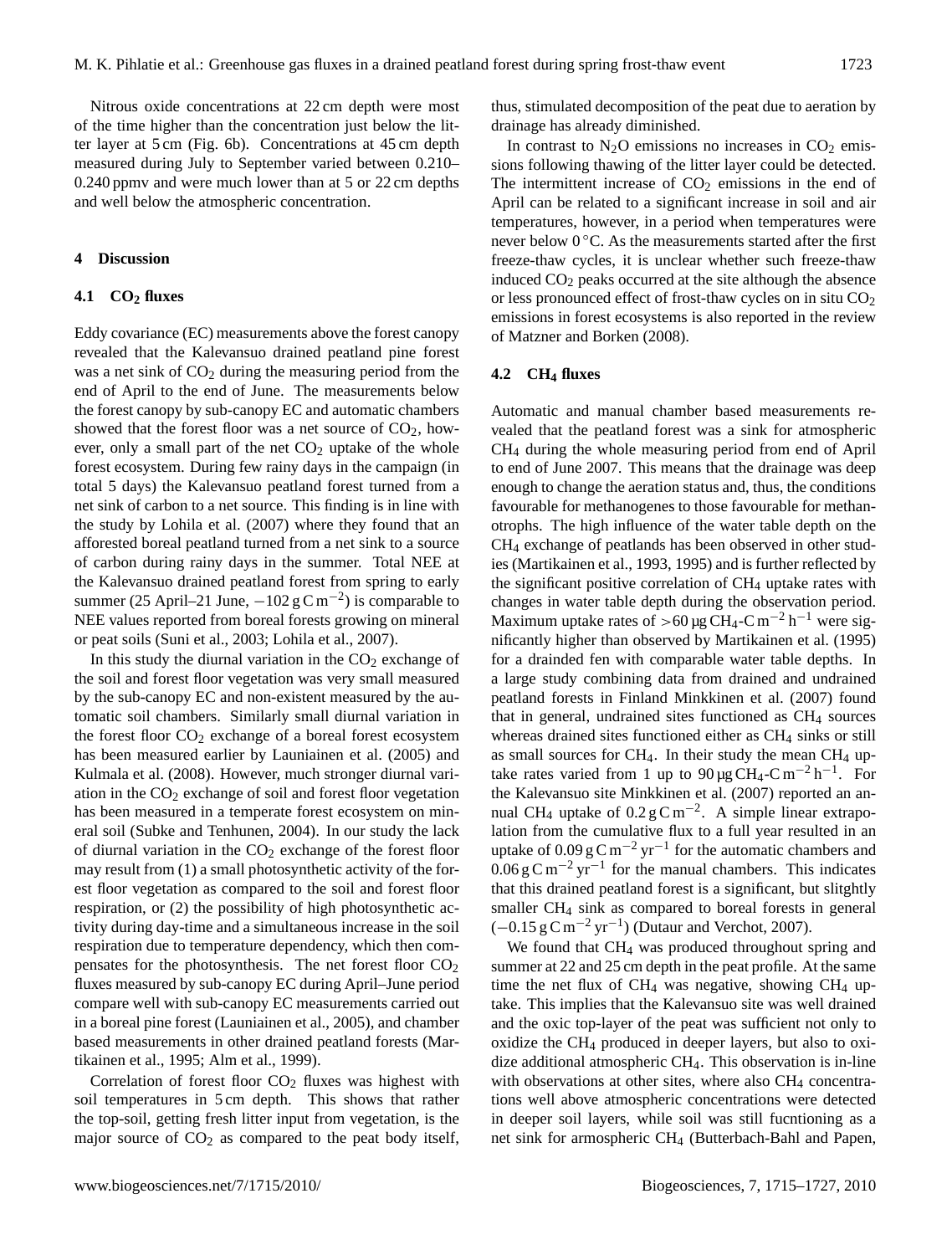2002). The concentration of  $CH<sub>4</sub>$  in the deep soil below the groundwater table  $(-45 \text{ cm})$  increased during the summer from July to September indicating an increase in the production of CH<sup>4</sup> in the peat profile. Unfortunately there were no CH<sup>4</sup> concentration measurements at −45 cm depth during April–June and, hence, it is unknown how the concentration developed at that depth during spring and early summer. At the same time the net  $CH_4$  fluxes measured with the manual chambers showed nearly constant values during August and September. This reveals that, as the  $CH<sub>4</sub>$  production in deep soil increases, also the CH<sup>4</sup> oxidation rate in the aerobic peat layer increased during the summer.

The CH<sup>4</sup> fluxes measured with automatic and manual chambers differed by almost a factor of two. On average the manual chamber measurements resulted in significantly smaller CH<sup>4</sup> uptake values as compared to the automatic chamber measurements. The reason for this difference may be the locations of the chambers, as well as in the chamber design. The automatic chambers were located 170 m southwest of the EC mast, whereas the manual chambers were in all main directions of the mast at approx. 30–60 m distance. Despite this the vegetation around both manual and automated chambers was very similar. The manual chambers were dark, whereas the automatic chambers were transparent. It remains unclear whether ground vegetation influenced the net uptake of atmospheric methane, or whether the vegetation could participate in CH<sup>4</sup> production in the presense of light as suggested by Keppler et al. (2006).

When extrapolating the  $CH<sub>4</sub>$  fluxes measured with the automatic chambers during the two-month measurement period to a full year we get an annual cumulative CH<sup>4</sup> flux of  $-0.09 \text{ g C m}^{-2} \text{ yr}^{-1}$ , which is half of the annual sink estimate of  $-0.2 g C m^{-2} yr^{-1}$  for the same site during the years 2004–2005 (Minkkinen et al., 2007). The sink estimates can be considered as being relatively close to each other keeping in mind that we extrapolate measurements from two months of data to a full year.

# **4.3 N2O fluxes**

In general, the  $N_2O$  emissions from the drained peatland forest were small and not exceeding  $10 \mu g N m^{-2} h^{-1}$ , except for a short period from the end of April to the beginning of May. During this spring-peak period the daily mean  $N_2O$ emissions measured by automatic chambers and sub-canopy EC peaked at approx. 11 and 20 µg N m<sup>-2</sup> h<sup>-1</sup>, respectively. The peak in the EC measurements occurred approximately one week before the peak observed by the automatic chambers. Overall, these peak emissions occurred during a period when the air and litter layer temperatures fluctuated around zero and when the peat soil was finally fully melting. However, the peak in sub-canopy EC occurred at the same time as the peak in soil temperature and in  $CO<sub>2</sub>$  fluxes, whereas the peak measured by the automatic chambers occurred with a delay after the increase in soil temperature. This delayed emission peak took place during a period when air and litter layer temperatures again reached zero degrees, a night time minimum of  $-6.9\,^{\circ}\text{C}$  and  $-2.2\,^{\circ}\text{C}$ , respectively. In general, we interpreted that the  $N<sub>2</sub>O$  emission peaks measured by both measurement techniques were most likely caused by freeze-thaw events in the litter layer. The reason for different timing in these peak events remain unclear and may be explained by different soil conditions around the automatic chambers and the footprint of the sub-canopy eddy system (see Fig. 1). Similar to our measurements, Holst et al. (2008) related elevated springtime  $N_2O$  emissions in a steppe ecosystem to repeated night-to-day freezing-thawing cycles in the uppermost layer of the soil.

Freeze-thaw peaks in  $N<sub>2</sub>O$  emissions have been well documented in laboratory and in field studies in boreal region (Koponen et al., 2004, 2006; Öquist et al., 2004; Regina et al., 2004). Still most of the field measurements have been conducted with weekly to fortnightly manual chamber measurements, thus potentially missing or at least underestimating freeze-thaw driven  $N_2O$  pulses (Groffman et al., 2006). Matzner and Borken (2008) concluded in their review that freeze-thaw events have a high potential to cause gaseous N losses relevant at the annual time scale in all types of ecosystems. The freeze-thaw peaks measured at Kalevansuo peatland forest were relatively small as compared to thawing peaks measured in forest ecosystems in Central Europe experiencing high loads of N deposition, where freeze-thaw induced  $N_2O$  emissions have been found to contribute up to 73% to the annual  $N_2O$  emissions (Papen and Butterbach-Bahl, 1999). As the measured  $N_2O$  peaks at Kalevansuo drained peatland were relatively small the contribution of freezing-thawing induced emissions is most probably insignificant in this drained peatland forest. However, it has to be stressed that we most likely missed some freeze-thaw related  $N<sub>2</sub>O$  emission pulses earlier in the season, as it was clear that the soil had been already partly thawing before the measurement campaign started. These emissions could be even higher than those that were measured since the intensity of freeze-thaw induced  $N_2O$  emission has been shown to decrease with time (Holst et al., 2008; Priemé and Christensen, 2001; Papen and Butterbach-Bahl, 1999).

Regarding the mean  $N_2O$  emission rate of 3.2 to 6.8 µg N m<sup>-2</sup> h<sup>-1</sup> over the study period similar values have been reported from natural and drained peatlands in Canada and Scandinavia (Martikainen et al., 1993; Regina et al., 1996; Schiller and Hastie, 1996; von Arnold et al., 2005a, b). The low fluxes at the Kalevansuo site can be explained by the high C:N ratio (40–45) of the litter layer and peat, indicating limited amounts of available nitrogen. Klemedtsson et al. (2005) found a strong negative relationship between C:N ratios and  $N<sub>2</sub>O$  emissions from drained forested peatlands mainly in Sweden and Finland. Klemedtsson et al. (2005) used the C:N ratio as a scaling parameter for estimation of the annual source strength for  $N_2O$  (Ernfors et al., 2008). Our annual N<sub>2</sub>O emission rate of 0.39 kg N ha<sup>-1</sup> yr<sup>-1</sup>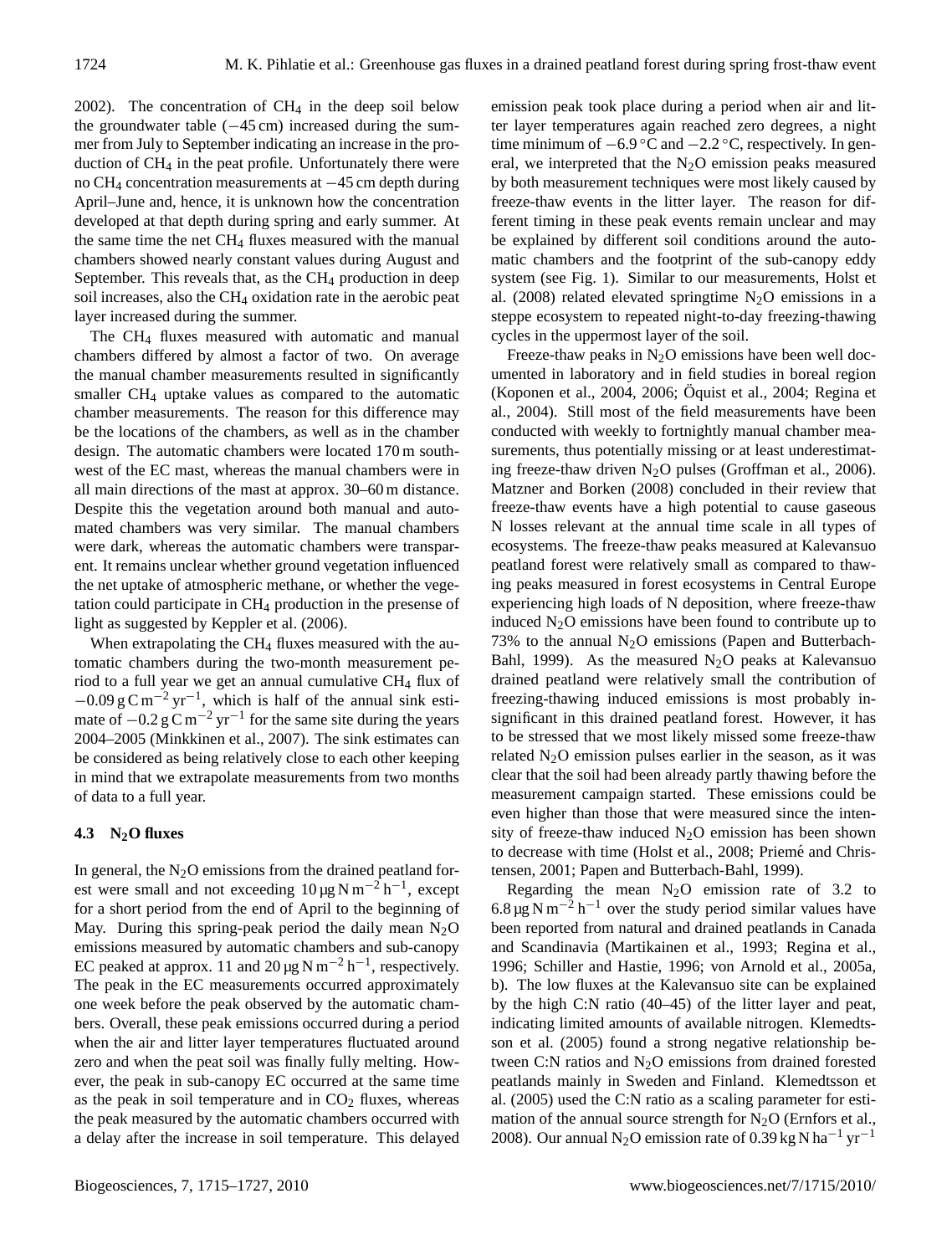extrapolated from our two-month measurement period fits well into the relationship found by Klemedtsson et al. (2005). The importance of the soil C:N ratio as an indicator of the nutrient availability, and thus, the risk of potential ecosystem N losses could also be demonstrated for other ecosystems with low C:N ratios, e.g. nitrate leaching in European forests (MacDonald et al., 2002) or  $N_2O$  emission from tropical forests (Kiese and Butterbach-Bahl, 2002).

Regina et al. (1998) and Pihlatie et al. (2007) found that in nutrient poor peat soils and in upland boreal forest soils  $N<sub>2</sub>O$  emissions originate from the litter layer rather than the peat or mineral soil body. In our study, we found that (1) the N2O emissions correlated best with the air and litter layer temperature rather than the soil temperatures in deeper soil layers, (2) the concentrations of available nitrogen  $(NH_4^+$ -N,  $NO<sub>3</sub><sup>-</sup>$  N and total N) in the litter layer were always higher than the concentrations in the peat, and (3) the C:N ratio of the litter layer was lower (approx. 40) than the C:N ratio in the peat body (approx. 45). All of these findings suggesting that most of the N turnover in this peatland forest takes place in the litter layer, and that the  $N_2O$  production is driven by the N release from the litter layer.

# **4.4 Comparison of the eddy covariance and chamber methods**

The eddy covariance (EC) method is still relatively little used in measuring  $N_2O$  fluxes in terrestrial ecosystems (e.g. Wienhold et al., 1994; Christensen et al., 1996; Laville et al., 1997; Wagner-Riddle et al., 1997; Scanlon and Kiely, 2003; Pihlatie et al., 2005; Eugster et al., 2007). Much more data is available on the EC measurements of  $CO<sub>2</sub>$  fluxes in forest ecosystems, especially above forest canopies but also in the trunk-space (e.g. Baldocchi, 2003; Subke and Tenhunen, 2004; Launiainen et al., 2005). Among the studies available on the EC based  $N_2O$  studies only few have focused on method comparison between EC and chamber technique (Christensen et al., 1996; Pihlatie et al., 2005).

Despite measuring close to the detection limit of the N2O EC system, the EC and chamber methods compared reasonably well with both  $N_2O$  and  $CO_2$  fluxes. The difference between the two methods was that the EC fluxes of especially  $N_2O$  were smaller in magnitude and much noisier than the chamber measurements (see also Mammarella et al., 2010). Part of the variability and high noise level of the  $EC-N<sub>2</sub>O$  fluxes was due to the fact that the fluxes were low and close to the detection limit of both the chamber and EC measurement systems. The reasons for the remaining noise in the EC  $N<sub>2</sub>O$  measurements are discussed in more detail in Mammarella et al. (2010). Like in many other studies using the EC method for  $N_2O$ , we also ended up using daily averages of the  $N<sub>2</sub>O$  fluxes. Reasons for doing so were that the fluxes were small and hence the only way to separate the signal out from the noise is averaging between subsequent flux values.

# **4.5 Greenhouse gas balance and the effect of freeze-thaw peaks**

During the intensive measurement period from April to June the greenhouse gas (GHG) balance at Kalevansuo drained peatland was driven by  $CO<sub>2</sub>$  (Table 2), and the fluxes of  $CH<sub>4</sub>$  and N<sub>2</sub>O contributed only insignificantly to the GHG balance. The measurements of GHG fluxes at the Kalevansuo site fits with the study of Minkkinen et al. (2002) stating that altered exchange rates due to drainage and afforestation have decreased the radiative forcing of peatlands in Finland. The negative radiative forcing was caused by increases in  $CO<sub>2</sub>$  sequestration in the tree stands and peat soil, decrease in CH<sup>4</sup> emissions from peat to the atmosphere and only a small increase in  $N_2O$  emissions. To our knowledge there are no studies monitoring GHG exchange in the years after drainage, hence, high uncertainty is still associated with estimates of GHG exchange and balance of drained peatlands. As Martikainen et al. (1993) pointed out, the enhancement of the  $N_2O$  emission increase after drainage depends mainly on the nutrient status of the virgin peatland, thus, the overall negative contribution of enhanced  $N_2O$  emissions is potentially higher from nutrient-rich peatlands. Furthermore, the contribution of frost-thaw driven  $N<sub>2</sub>O$  emissions to the annual emission budget, which could be especially high in the years shortly after drainage is also unclear. Due to the high and short-term variability of fluxes we conclude that rather automatic chamber or EC method than manual chamber based measurements of  $N_2O$  emissions are needed to further improve our scientific understanding in  $N_2O$  exchange of drained peatlands.

#### **5 Conclusions**

During the two-month measurement period the greenhouse gas (GHG) balance of the drained peatland forest at Kalevansuo was driven by  $CO<sub>2</sub>$ . Fluxes of CH<sub>4</sub> and N<sub>2</sub>O contributed only insignificantly to the GHG balance. The drained peatland forest (approx. after 40 years of drainage impact) was not a strong source of  $N_2O$ , but freeze-thaw driven  $N_2O$ emissions may contribute substantially to annual  $N_2O$  fluxes. Comparison between automatic and manual chamber methods, and eddy covariance (EC) method showed large differences, particularly with respect to the fluxes of CH<sub>4</sub> and  $N<sub>2</sub>O$  measured by the automatic and manual chambers. As the chamber method is generally used for estimating annual GHG budgets of different ecosystems, it is crucial to pay attention to the locations and the number of chambers to cover the spatial variability of the site. Due to the combination of low  $N_2O$  emission levels the EC-TDL-based  $N_2O$  flux measurements were highly uncertain, whereas the EC-based  $CO<sub>2</sub>$ fluxes compared better with the fluxes measured by the automatic chambers.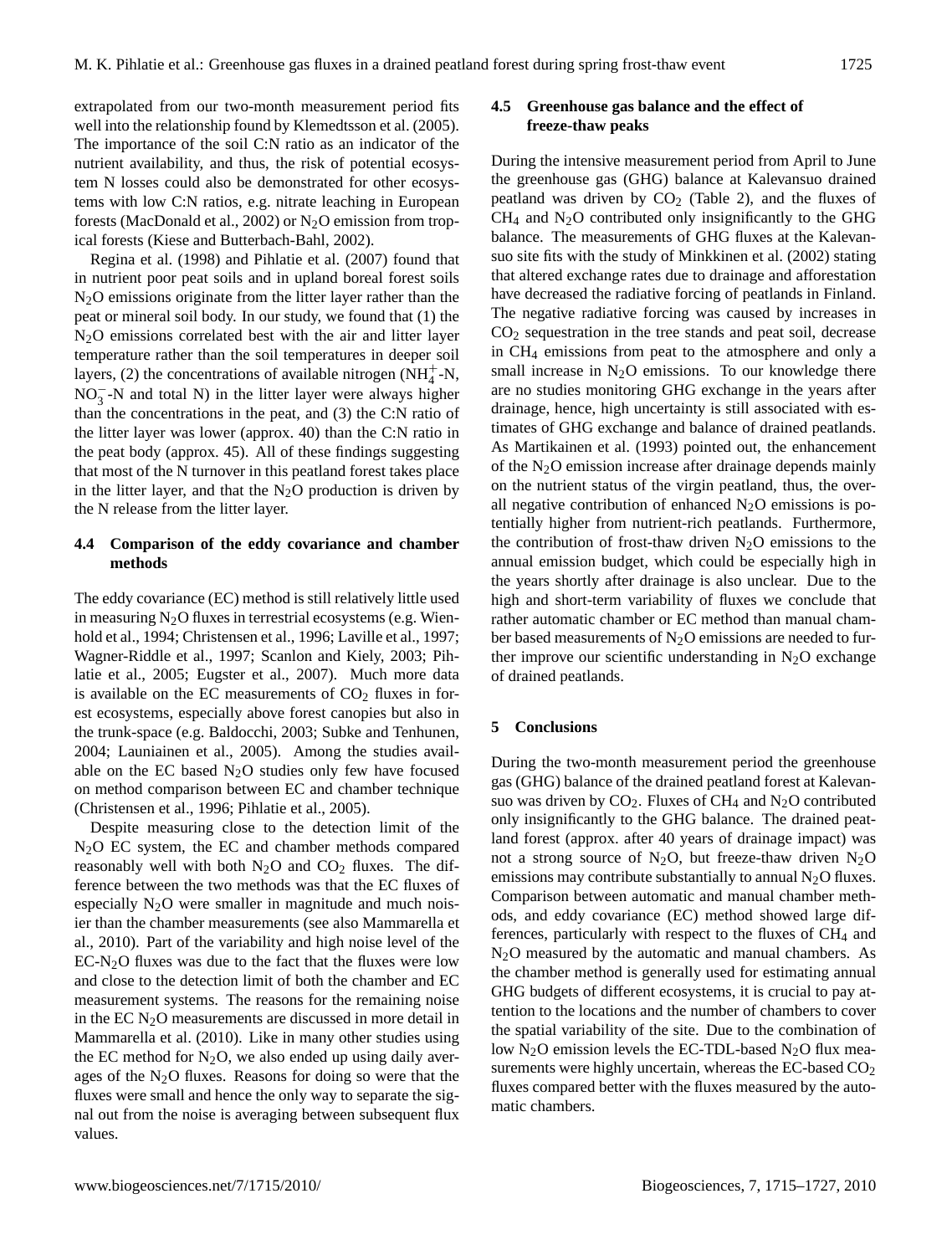*Acknowledgements.* We wish to thank Georg Willibald from IMK-IFU, as well as Joel Greene and Paul Fluckiger from Campbell Scientific for setting up the EC  $N<sub>2</sub>O$  system, Sami Haapanala and Rajasekar Ramadas from the University of Helsinki for helping in the field and in the laboratory. Financial support by Nitroeurope IP EU-project, and the Academy of Finland Center of Excellence program (project number 1118615) and post-doctoral program (project number 127756) is gratefully acknowledged.

#### Edited by: H. Lankreijer

#### **References**

- Alm, J., Saarnio, S., Nykanen, H., Silvola, J., and Martikainen, P. J.: ¨ Winter  $CO_2$ , CH<sub>4</sub> and N<sub>2</sub>O fluxes on some natural and drained boreal peatlands, Biogeochemistry, 44, 163–186, 1999.
- Aubinet, M., Grelle, A., Ibrom, A., Rannik, Ü., Moncrieff, J., Foken, T., Kowalski, A. S., Martin, P. H., Berbigier, P., Bernhofer, C., Clement, R., Elbers, J., Granier, A., Grunwald, T., Morgenstern, K., Pilegaard, K., Rebmann, C., Snijders, W., Valentini, R., and Vesala, T.: Estimates of the annual net carbon and water exchange of forests: the EUROFLUX methodology, Adv. Ecol. Res., 30, 113–175, 2000.
- Aurela, M., Lohila, A., Tuovinen, J.-P., Hatakka, J., Riutta, T., and Laurila, T.: Carbon dioxide exchange on a northern boreal fen, Boreal Environ. Res., 14, 699–710, 2009.
- Baldocchi, D. D.: Assessing the eddy covariance technique for evaluating carbon dioxide exchange rate of ecosystems: past, present and future, Global Change Biol., 9, 479–492, 2003.
- Burba, G. G., McDermitt, D. K., Grelle, A., Anderson, D. J. and Xu, L.: Addressing the influence of instrument surface heat exchange on the measurements of  $CO<sub>2</sub>$  flux from open-path gas analyzers, Global Change Biol., 14, 1–23, 2008.
- Butterbach-Bahl, K. and Papen, H.: Four years continuous record of CH4-exchange between the atmosphere and untreated and limed soil of a N-saturated spruce and beech forest ecosystem in Germany, Plant Soil, 240, 77–90, 2002.
- Christensen, S., Ambus, P., Arah, J. R., Clayton, H., Galle, B., Griffith, D. W. T., Hargreaves, K. J., Klemedtsson, L., Lind, A.- M., Maag, M., Scott, A., Skiba, U., Smith, K. A., Welling, M., and Wienhold, F. G.: Nitrous oxide emissions from an agricultural field: comparison between measurements by flux chamber and micrometeorological techniques, Atmos. Environ., 30(24), 4183–4190, 1996.
- Dutaur, L. and Verchot, V.: A global inventory of the soil CH4 sink, Global Biogeochem. Cy., 21, GB4013, doi:10.1029/2006GB002734, 2007.
- Ernfors, M., von Arnold, K., Stendahl, J., Olsson, M., and Klemedtsson, L.: Nitrous oxide emissions from drained organic forest soils – an up-scaling based on C:N ratios, Biogeochemistry, 89, 29–41, 2008.
- Eugster, W., Zeyer, K., Zeeman, M., Michna, P., Zingg, A., Buchmann, N., and Emmenegger, L.: Methodical study of nitrous oxide eddy covariance measurements using quantum cascade laser spectrometery over a Swiss forest, Biogeosciences, 4, 927–939, doi:10.5194/bg-4-927-2007, 2007.
- Groffman, P. M., Altabet, M. A., Bohlke, J. K., Butterbach-Bahl, ¨ K., David, M. B., Firestone, M. K., Giblin, A. E., Kana, T. M., Nielsen, L. P., and Voytek, M. A.: Methods for measuring

denitrification: Diverse approaches to a difficult problem, Ecol. Appl., 16, 2091–2122, 2006.

- Holst, J., Liu, C., Yao, Z., Brüggemann, N., Zheng, X., Giese, M., and Butterbach-Bahl, K.: Fluxes of nitrous oxide, methane and carbon dioxide during freezing-thawing cycles in an Inner Mongolian steppe, Plant Soil, 308, 105–117, 2008.
- Joosten, H. and Claarke, D.: Wise Use of Mires and Peatland, International Mire Conservation Group, Totnes., ISBN 951-97744-8- 3, 2002.
- Keppler, F., Hamilton, F. J. T., Braß, M., and Röckmann, T.: Methane emissinos from terrestrial plants under aerobic conditions, Nature, 439, 187–191, 2006.
- Kiese, R. and Butterbach-Bahl, K.:  $N_2O$  and  $CO_2$  emissions from three different tropical forest sites in the wet tropics of Queensland, Australia, Soil Biol. Biochem., 34, 975–987, 2002.
- Klemedtsson, L., von Arnold, K., Weslien, P., and Gundersen, P.: Soil CN ratio as a scalar parameter to predict nitrous oxide emissions, Global Change Biol., 11, 1142–1147, 2005.
- Koponen, H. T., Flöjt, L., and Martikainen, P. J.: Nitrous oxide emissions from agricultural soils at low temperatures: a laboratory microcosm study, Soil Biol. Biochem., 36, 757–766, 2004.
- Koponen, H. T., Escudé Duran, C., Maljanen, M., Hytönen, J., and Martikainen, P. J.: Temperature responses of NO and  $N_2O$  emissions from boreal organic soil, Soil Biol. Biochem., 38, 1779– 1787, 2006.
- Kulmala, L., Launiainen, S., Pumpanen, J., Lankreijer, H., Lindtroth, A., Hari, P., and Vesala, T.:  $H<sub>2</sub>O$  and  $CO<sub>2</sub>$  fluxes at the floor of a boreal pine forest, Tellus B, 60, 167–178, 2008.
- Laine, J., Silvola, J., Tolonen, K., Alm, J., Nykänen, H., Vasander, H., Sallantaus, T., Savolainen, I., Sinisalo, J., and Martikainen, P. J.: Effect of water level drawdown in northern peatlands on the global climatic warming, Ambio, 25, 179–184, 1996.
- Launiainen, S., Rinne, J., Pumpanen, J., Kulmala, L., Kolari, P., Keronen, P., Siivola, S., Pohja, T., Hari, P., and Vesala, T.: Eddy covariance measurements of  $CO<sub>2</sub>$  and sensible and latent heat fluxes during a full year in a boreal pine forest trunk-space, Boreal Environ. Res., 10, 569–588, 2005.
- Laville, P., Henault, C., Renault, P., Cellier, P., Oriol, A., Devis, X., ´ Flura, D., and Germon, J. C.: Field comparison of nitrous oxide emission measurements using micrometeorological and chamber methods, Agronomie, 17, 375–388, 1997.
- Lee, X. L., Massman, W., and Law, B.: Handbook of micrometeorology, Kluwer Academic Publisher, Dordrecht, The Netherlands, 2004.
- Lohila, A., Laurila, T., Aro, L., Aurela, M., Tuovinen, J.-P., Laine, J., Kolari, P., and Minkkinen, K.: Carbon dioxide exchange above a 30-year-old Scots pine plantation established on organicsoil cropland, Boreal Environ. Res., 12, 141–157, 2007.
- MacDonald, J. A., Dise, N. B., Matzner, E., Armbruster, M., Gundersen, P., and Forsius, M.: Nitrogen input together with ecosystem nitrogen enrichment predict nitrate leaching from European forests, Global Change Biol., 8, 1028–1033, 2002.
- Mäkiranta, P., Hytönen, J., Aro, L., Maljanen, M., Pihlatie, M., Potila, H., Shurpali, N., Laine, J., Lohila, A., Martikainen, P. J., and Minkkinen, K.: Soil greenhouse gas emissions from afforested organic soil croplands and cutaway peatlands, Boreal Environ. Res., 12, 159–175, 2007.
- Maljanen, M., Hytönen, J., and Martikainen, P. J.: Fluxes of  $N_2O$ ,  $CH<sub>4</sub>$  and  $CO<sub>2</sub>$  on afforested boreal agricultural soils, Plant Soil,